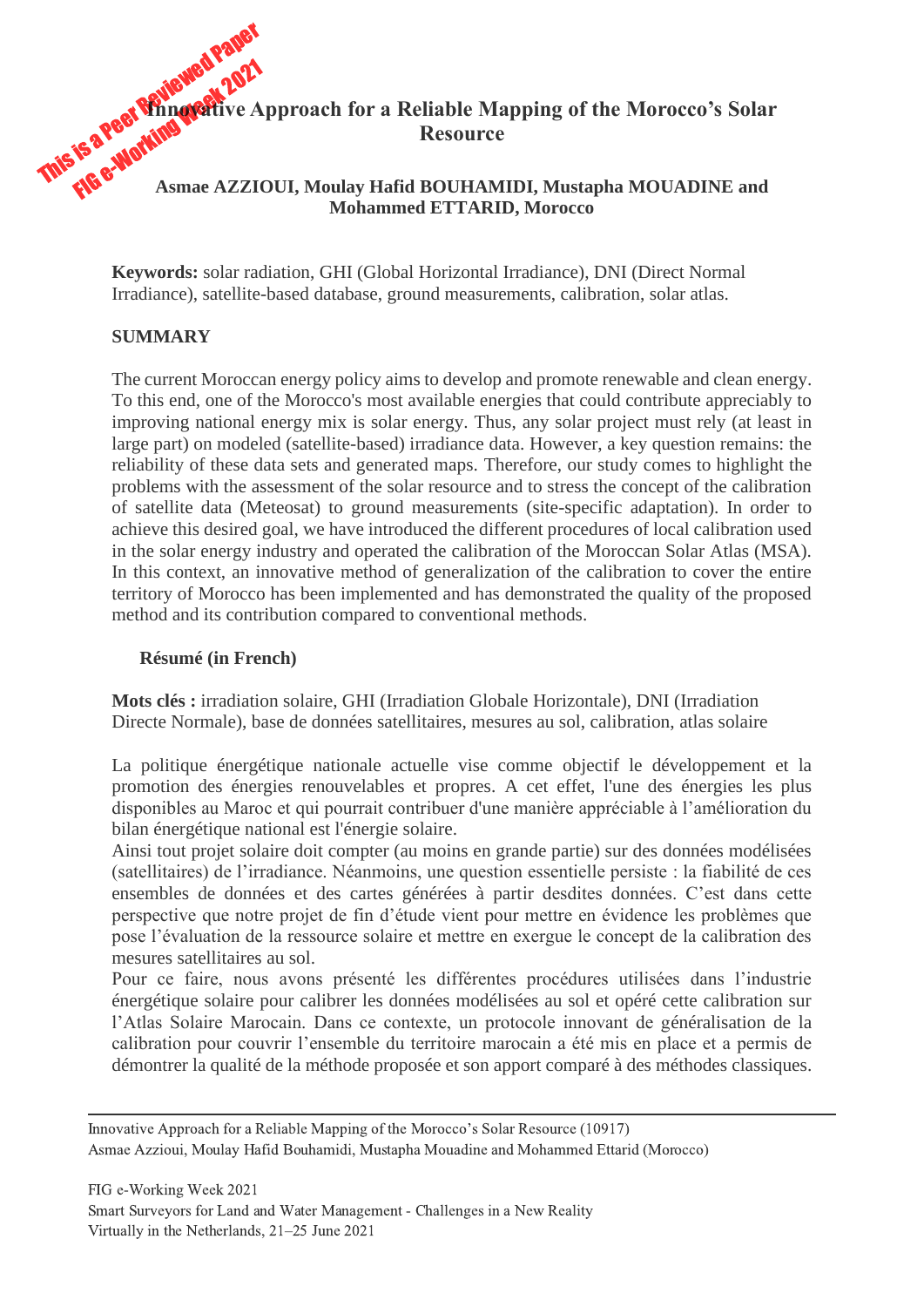# **Innovative Approach for a Reliable Mapping of the Morocco's Solar Resource**

### **Asmae AZZIOUI, Moulay Hafid BOUHAMIDI, Mustapha MOUADINE and Mohammed ETTARID, Morocco**

## **1. INTRODUCTION**

Masen (The Moroccan Agency for Sustainable Energy) is responsible for managing renewable energy in Morocco and leads development programs of integrated projects aimed at creating an additional 3,000 MW of clean electricity generation capacity by 2020 and a further 6,000 MW by 2030.The goal is to secure 52% of the country's energy mix from renewable sources by 2030. The site exploration direction is involved early in the project development process, in order to identify the land best suited to hosting energy complexes. It is responsible for assessing the natural resources (implementation notably of the MSA) and all other meteorological conditions (pressure, wind speed, temperature, rainfall and humidity). Thus, the deployment of any solar technology begins with the implementation of a solar information system that will allow access to the dynamic values of the various components of solar radiation called the solar atlas representing the mapping of the different components of solar radiation. Solar parameters are GHI (Global Horizontal Irradiance), DNI (Direct Normal Irradiance) and DHI (Diffuse Horizontal Irradiance). The development of the solar atlas involves the development of methods of treatment and analysis of different components of solar radiation from satellite data (reflectance). However, satellite imagery tends to underestimate or overestimate the values of solar irradiance (GeoModel Solar, 2013). The result is the need to calibrate these data and adapt them to the ground values based on in-situ measurements acquired by seven kingdom-wide stations (Boujdour, Laayoune, Tata, Midelt, Ouarzazate, Taznakht and Ain Beni Mathar), since local ground data acquired by ground-based measuring instruments are much more accurate than satellite models (2% versus 5-15%). This local adaptation procedure is thus essential to obtain the best possible solar resource data.

This paper traces all the results of research and practical manipulations carried out within this project. The first part is devoted to the presentation of the state of art of the main methods used in the local calibration of satellite data. This review is based on application examples found in articles and publications and on formalizations corresponding to different domains (the wind industry). From this study, the methods that will be applied to MSA will emerge. Thus a second axis will expose all the practical manipulations as well as the presentation and the analysis of the results. From these conclusions, we will see what perspectives are envisaged and their interest and importance for the continuation and improvement of the results of this project.

### **2. BIBLIOGRAPHICAL REVUE OF ON-SITE ADAPTATION APPROACHES 2.1 Definition**

The calibration consists of adjusting a "time series" of long-term spatial modeled long-term irradiation satellite data, to time series of punctual accurate and high-quality short-term in-situ measurements through the determination of a set of parameters and calibration coefficients. Local correlations and adaptations of modeled irradiances should only be applied under the following conditions (Badger et al., 2012):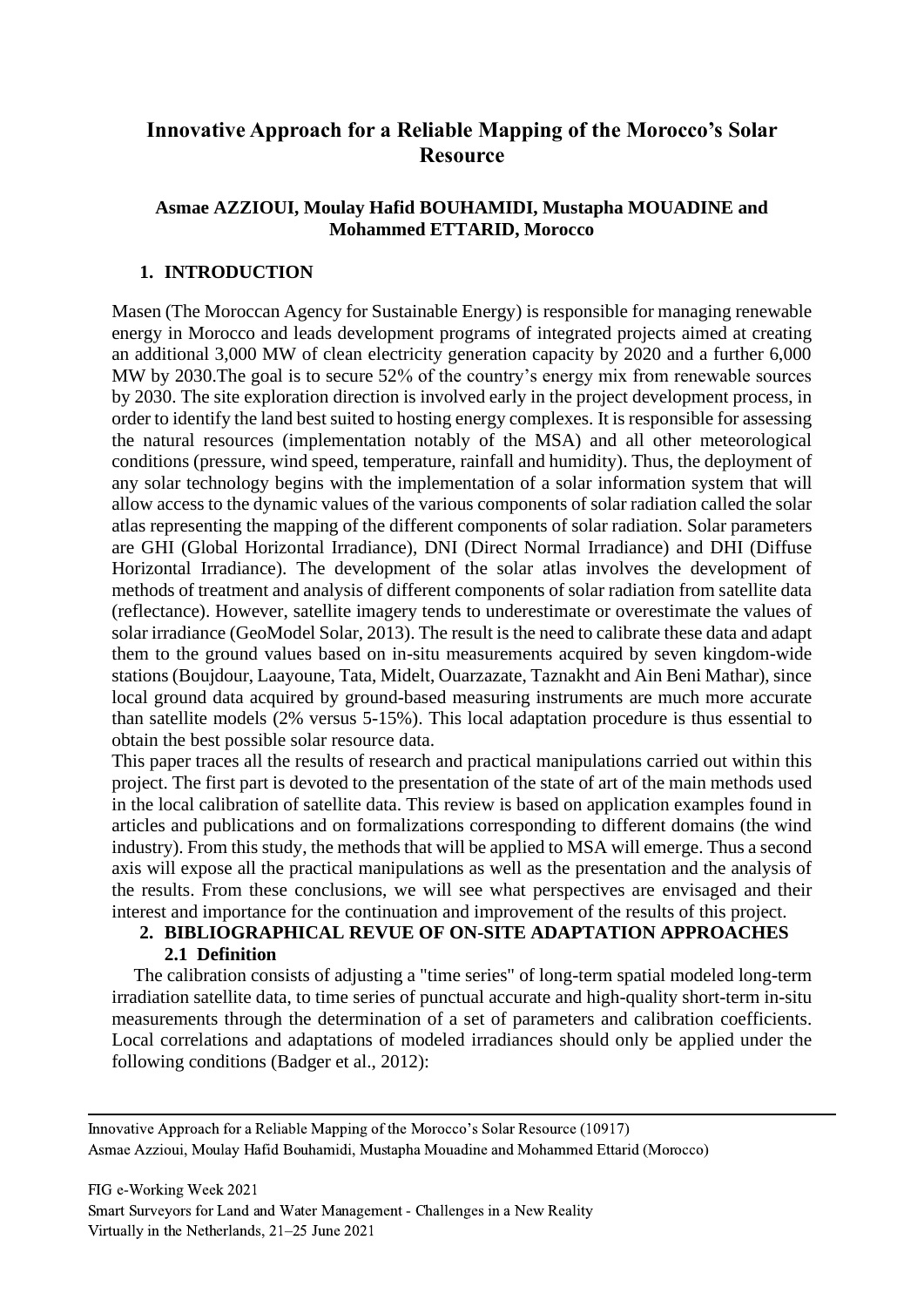- Systematic deviation (bias) or systematic mismatch of frequency distributions
- Constant amplitude of the deviation, or seasonal periodicity
- In situ measurement of good quality spanning a period of 2 years, minimum 12 months. A shorter period (6 months) is possible in order to best cover the seasonal effects (Šúri et al., 2011)
- Modeled satellite data: time series representing more than 10 years of data should be used

## **2.2 Classification of site-adaptation methods**

The different procedures could be classified in 3 groups, according to the approach used to treat the calibration process, as follows:

1. Statistical approach of adaptation applied to previously derived GHI and DNI (Fig. 1). Two variants of this approach had been presented, namely the quotient (Gueymard et Wilcox 2009) and the regression of the cumulative frequencies (Meyer et al. (2012).



**FIGURE 1.** Principle of statistical approach of local calibration

2. Physical Approach: Adaptation approach of input data of the satellite model with reapplication of the model on the satellite images to eliminate the systematic errors. Wey et al. (2012).

If we want to compare the two previous approaches (Fig. 2), we can say that the first one is a downstream correction of the irradiations while the second is an upstream adaptation of

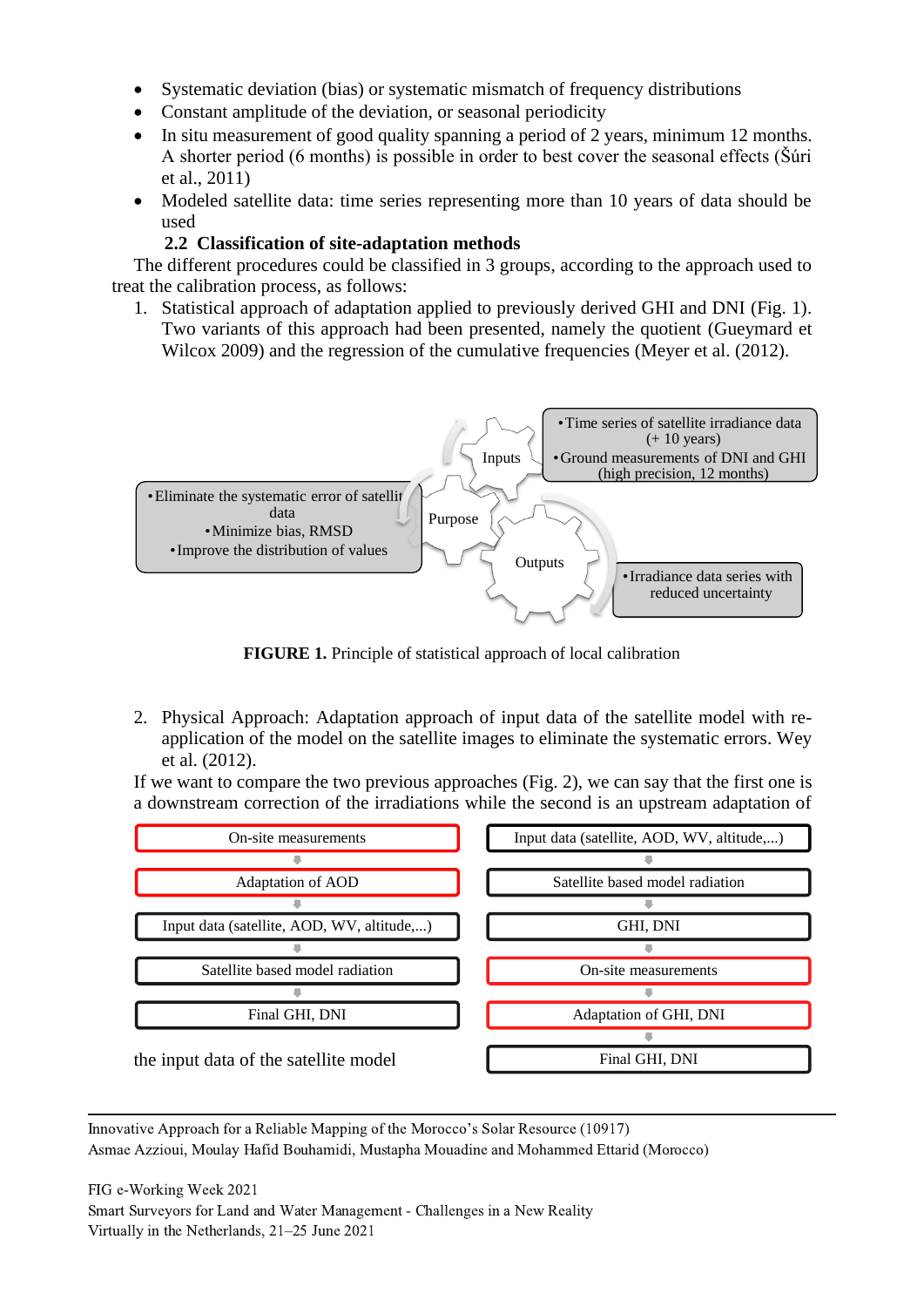**FIGURE 2.** Comparison between the physical (left) and statistical approach (right)

3. Statistical approach based on advanced techniques commonly used in numerical weather prediction methods NWP, such as Measure-Correlate-Predict (MCP) Stoffel et al. (2010), and Model Output Statistics (MOS) Thuman et al. (2012), (Bender et al., 2011).

### 2.2.1 The Quotient Method

This method is based on the calculation of the quotient between the modeled and measured values for the common period. This ratio is calculated on a monthly basis and is considered constant throughout the month in question and applied systematically every hour (or even hourly subintervals) during that month (Leloux et al., 2014):

$$
\delta_m = \frac{DNI_{m,DB}}{DNI_{m;MEAS}}
$$
 (1)

m is the month of the year from 1 to 12,  $DNI<sub>m, MEAS</sub>$  is the monthly value of the DNI measured by the in situ radiometer,  $DNI_{m, DB}$  is the corresponding modeled value provided by the database and  $\delta_{m}$  is the bias between the measured data and the modeled data. The estimated biases are then applied to correct the long-term data:

$$
DNI_{m,LT,\varepsilon} = \frac{DNI_{m,LT,DB}}{\delta_m} \tag{2}
$$

 $DNI_{m,LT, DB}$  is the long-term value of DNI contained in the database and  $DNI_{m, LT, \varepsilon}$  is the corresponding value corrected by the present method

| <b>Strengths</b>    | <b>Weaknesses</b>                                                                                                     |
|---------------------|-----------------------------------------------------------------------------------------------------------------------|
| Simple to apply     | Can introduce inconsistency by the separate<br>$\bullet$<br>treatment of the three components of<br>irradiance.       |
| Elimination of bias | • If there is no simultaneity in the data, the<br>uncertainty of the calibrated long-term data<br>will be much higher |

**TABLE 1.** Strengths and weaknesses of the quotient's method

#### 2.2.2 Regression of Cumulative Frequencies "Feature transformation"

In this method and for the whole common period, the measured frequency distributions are evaluated and considered as reference (Fig. 3), on which are then adapted those of modeled irradiances. (Sùri et al., 2010)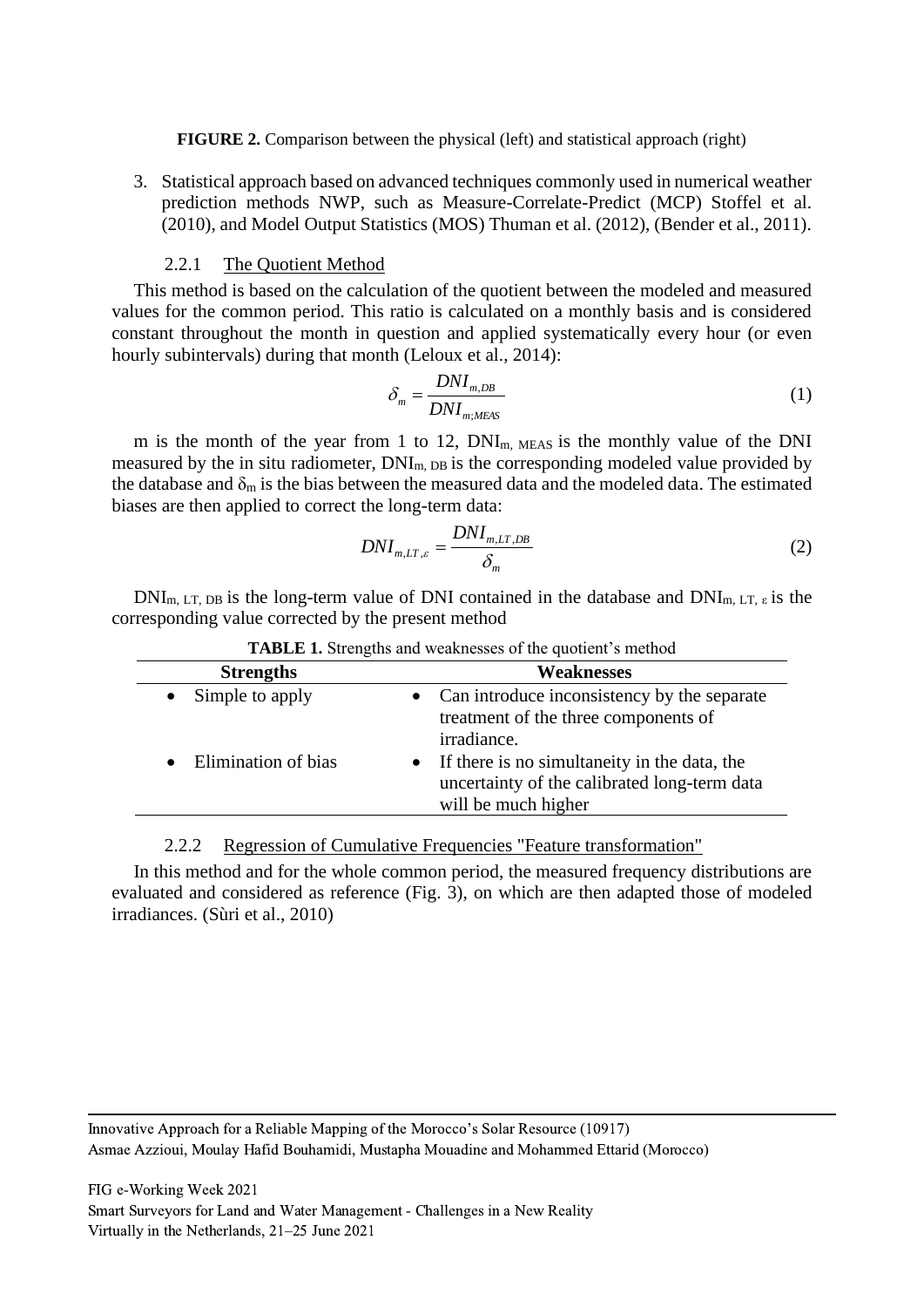

**FIGURE 3.** Comparison between the physical (left) and statistical approach (right)

| <b>TABLE 2.</b> Strengths and weaknesses of the feature transformation approach |
|---------------------------------------------------------------------------------|
|---------------------------------------------------------------------------------|

| <b>Strengths</b>                                                                                                                                                                                                | <b>Disadvantages</b>                                                                                                                             |  |  |
|-----------------------------------------------------------------------------------------------------------------------------------------------------------------------------------------------------------------|--------------------------------------------------------------------------------------------------------------------------------------------------|--|--|
| Improves the local accuracy of<br>$\bullet$<br>modeled irradiances without<br>knowledge of the reason for initial<br>disagreements: reduction of bias<br>and rmsd<br>More efficient than the quotient<br>method | • The resulting data set may have<br>inconsistencies between the GHI,<br>DNI and DIH components<br>• Does not respect the physical<br>principles |  |  |

### 2.2.3 Adaptation of Input Data of the Satellite Model

This is in fact an approach quite similar to the previous method because it tends to reduce the main statistics (bias, RMSD and KSI), but the adaptation is done here at the level of the input data Wey et al. (2012). For our case, since we have neither physical models nor their input data, we cannot apply the method of adaptation of input data.

**TABLE 3.** Strengths and weaknesses of the physical approach

| <b>Strengths</b>                                                                                                                                                                                                                                                                                                 | <b>Weaknesses</b>                                                                                                                                                                                                   |
|------------------------------------------------------------------------------------------------------------------------------------------------------------------------------------------------------------------------------------------------------------------------------------------------------------------|---------------------------------------------------------------------------------------------------------------------------------------------------------------------------------------------------------------------|
| • Effective in eliminating systematic<br>deviations by preserving the<br>coherence of derived radiances.<br>• Bias values close to zero (typically<br>$\pm$ 1% relative to measurements)<br>can be obtained, which<br>corresponds to the accuracy of<br>ground-based instruments<br>(standard) (Cebecauer, 2011) | • Assumes that the main source of<br>bias in the modeled DNI is AOD,<br>which varies seasonally<br>• Need for an understanding of the<br>physical phenomena<br>• Can only be used by holders of<br>satellite models |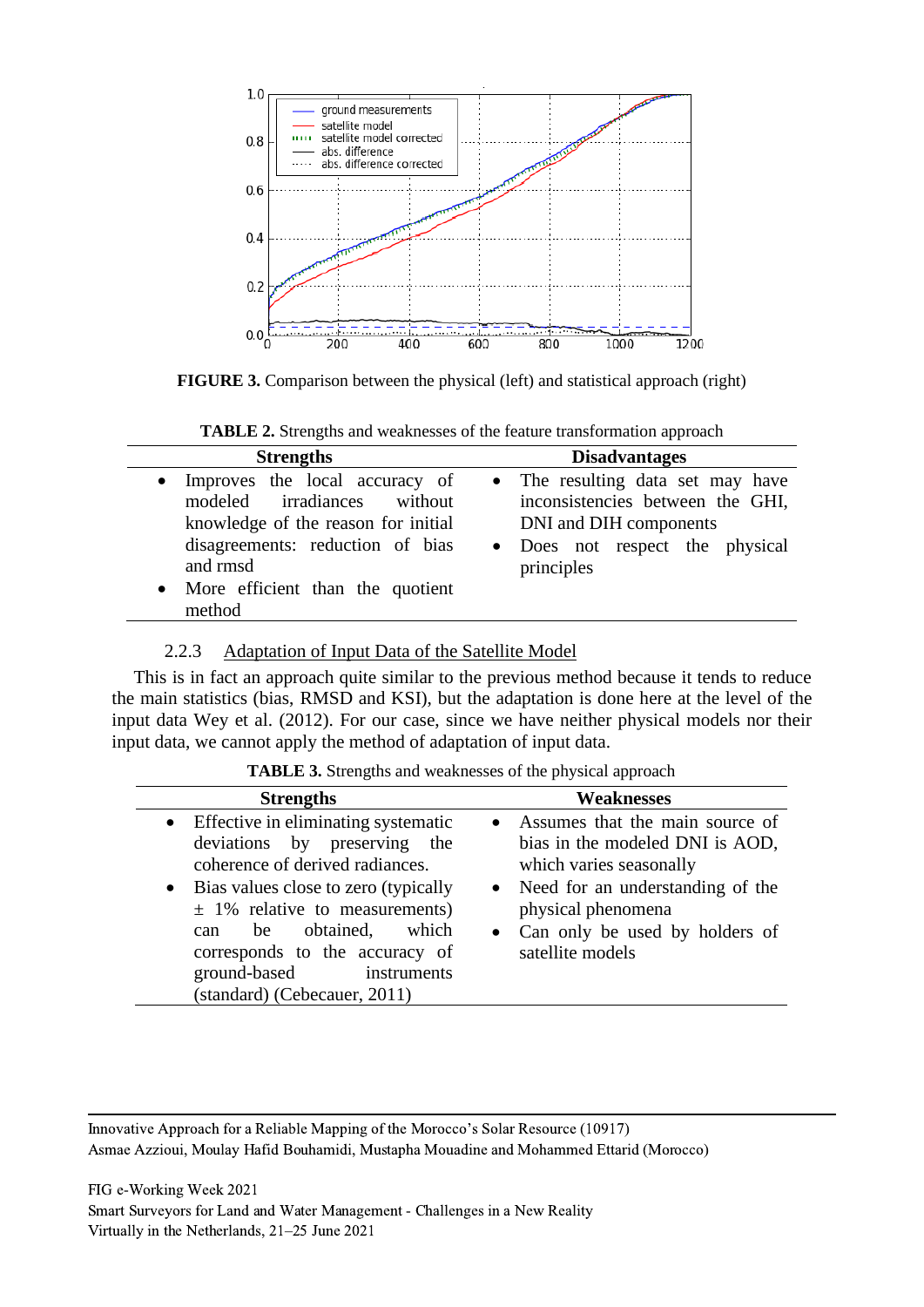### 2.2.4 Weighted Average Method or Method of Combining Satellite Data and Ground **Measurements**

The idea is to calculate a weighted average of all input data (in situ measurements and modeled satellite data) over a certain parallel period (Meyer et al., 2008). This average is considered the best estimate of the input datasets. Since the high accuracy of the in situ data will be transferred to the time series of the satellite. It can be calculated by formula 3:

$$
I = \frac{\sum_{j=1}^{n} \delta_j^{-1} I_j}{\sum_{j=1}^{n} \delta_j^{-1}}
$$
 (3)

We take the inverse of the uncertainty of the measurement  $\delta$  of each set of data j as a weight, where *j* is a set of individual data for a particular site, and *n* is the total number of independent datasets. This approach combines proportionally with the quality expressed by the uncertainty δj, the n data sets. Once the average is calculated, it is necessary to identify the relationship between the adjusted data and the raw satellite data to apply it to the values of the raw satellite history.

|  |  | <b>TABLE 4.</b> Strengths and limitations of the weighted average method |
|--|--|--------------------------------------------------------------------------|
|  |  |                                                                          |

| <b>Strengths</b>        | <b>Limitations</b>                           |
|-------------------------|----------------------------------------------|
| $-$ Simple to implement | - It is assumed that the deviations follow a |
| and robust              | normal distribution and are statistically    |
| - Adds value, even if   | independent                                  |
| additional datasets are | - All temporal averages Ij must refer to the |
| not of good quality     | same time period                             |

#### 2.2.5 MCP Approach (Measure-Correlate-Predict)

This method is more suited to wind than solar. It is based on a variety of statistical methods in which in situ (short-term) measurements at a new site (plant location) are linked to longterm measurements at a nearby reference site to obtain long-term estimates of the energy potential at the new site and the interannual variability (Fig. 1). In other words, the correlation is used to predict the resources for the new site. (Thøgersen et al., 2007).



**Time** 

**FIGURE 4.** Principle of the MCP method in the wind industry

There are three types of methods (MCP), the aim is to find an equation that passes through each of the measurement points and use it to correct or interpret all the other measurements (JV Nicholas and DR White, 2001): the ratio of variance, Mortimer, and artificial neural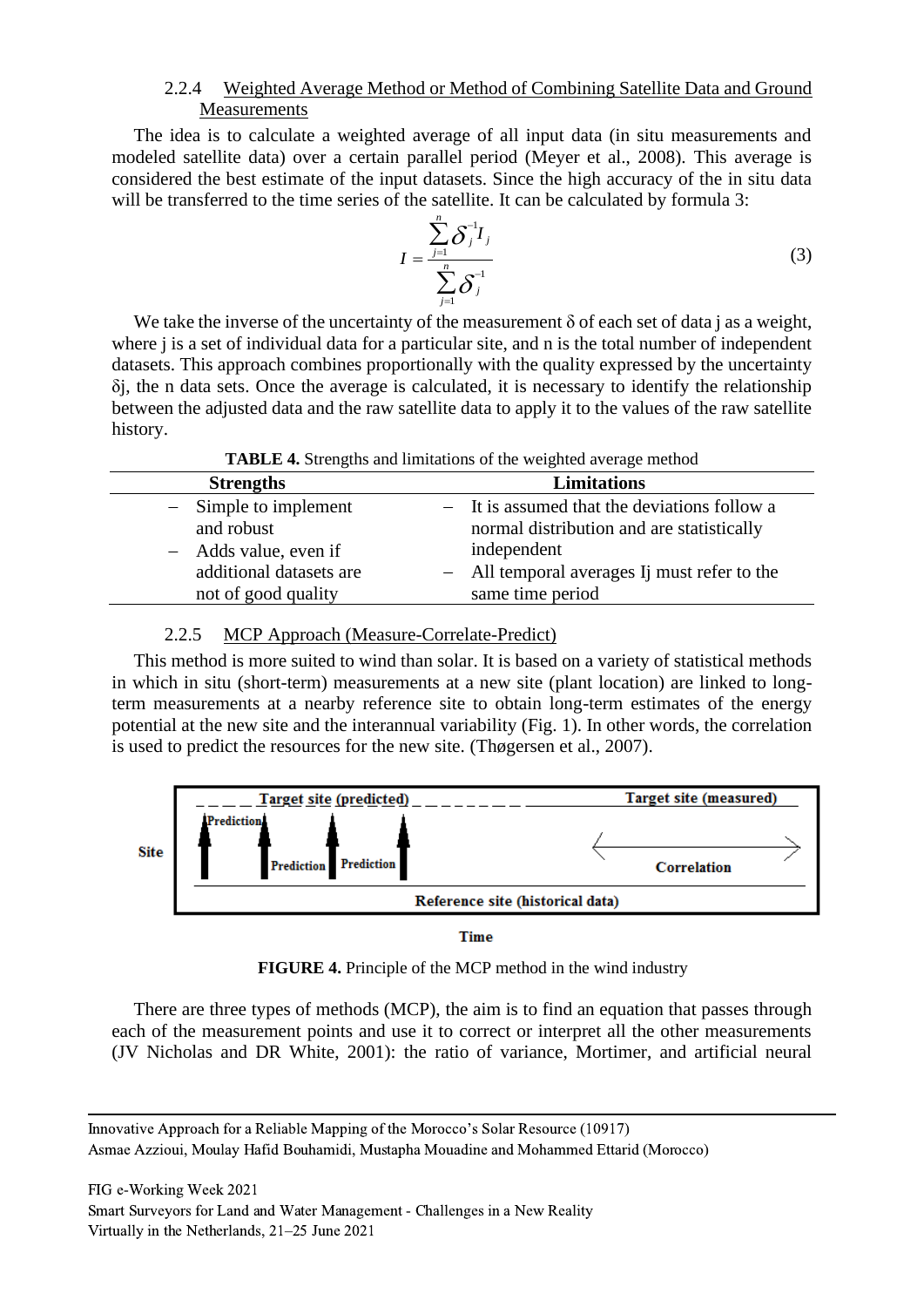networks (Sheppard, 2009). Of these three methodologies, only the ratio of variance is recommended for general use and only for datasets with a correlation coefficient greater than 0.8 (Sheppard, 2009). The latter was developed by Rogers et al. (2005a), in response to the aforementioned failure of linear regression. It consists in forcing the variance of the predicted irradiance at the target site to be equal to the variance measured at the target site. The predictor equation for the Ratio of Variance is as follows (Sheppard, 2009):

$$
\hat{y} = (\overline{y} - \frac{\mathbf{S}_y - \mathbf{S}_y}{\mathbf{S}_x}) + \frac{\mathbf{S}_y}{\mathbf{S}_x} x
$$
\n(4)

where x is the historical irradiance at the reference site,  $s_x$  and  $s_y$  are the standard deviations of the irradiance sample measured at the reference and target sites, respectively;  $\bar{x}$  and  $\bar{y}$  are the average of the irradiance sample at the reference and target sites, and  $\hat{y}$  is the predicted irradiance at the target site. As part of this study, we tried to adapt this model to the solar context while respecting its principle and its objective. One calculate for equation 4 (for each month and for each station) its parameters (the coefficient: first term of the equation and the constant: the second term of the equation) using the data of the common period in order to define the ratio of the variance model which will be applied to the monthly values of the satellite history.

$$
\hat{y} = n \cdot (\overline{y} - \frac{S_y}{S_x} \overline{x}) + \frac{S_y}{S_x} x \tag{5}
$$

Taking x is the monthly satellite irradiance of the uncalibrated history,  $s_x$  and  $s_y$  are respectively the standard deviations based on the daily values of the satellite irradiance and measured on site,  $\bar{y}$  and  $\bar{x}$  are respectively the monthly average calculated from the daily values of satellite irradiances and measured on site, and  $\hat{y}$  is the monthly satellite irradiance of the calibrated history. It should be noted that the constant term must be multiplied by the number n of days per month because it is calculated on a daily basis.

| <b>TABLE 5.</b> Advantages and weaknesses of the MCP method                                                                                                                                                                 |                                                                                                                                                                                                                                                                                  |
|-----------------------------------------------------------------------------------------------------------------------------------------------------------------------------------------------------------------------------|----------------------------------------------------------------------------------------------------------------------------------------------------------------------------------------------------------------------------------------------------------------------------------|
| <b>Advantages</b>                                                                                                                                                                                                           | <b>Weaknesses</b>                                                                                                                                                                                                                                                                |
| - MCP gives better results than the<br>quotient method<br>- Provides low uncertainty and long-<br>estimates for the GHI<br>term<br>component in several climates,<br>with the greatest precision in desert<br>environments. | - Its use for the evaluation of the<br>solar resource has not been<br>examined in detail.<br>- When less than one full year of<br>data is available at the target site:<br>possibility of seasonal bias in the<br>relationship between the target site<br>and the reference site |

**TABLE 5.** Advantages and weaknesses of the MCP method

#### **2.3 Discussion**

For our case study, we chose to initially apply a method simple to implement in order to easily calibrate the solar atlas and thus have preliminary conclusions. Thus, the method chosen, in view of its simplicity, is the quotient. Moreover, given the robustness of the ratio of variance method, which is one of the variants of the MCP approach, we have chosen, secondly, to apply it as well and to adapt it to the solar context. In order to add value to the work and to enrich the research in this modestly explored calibration field, we adopted two other methods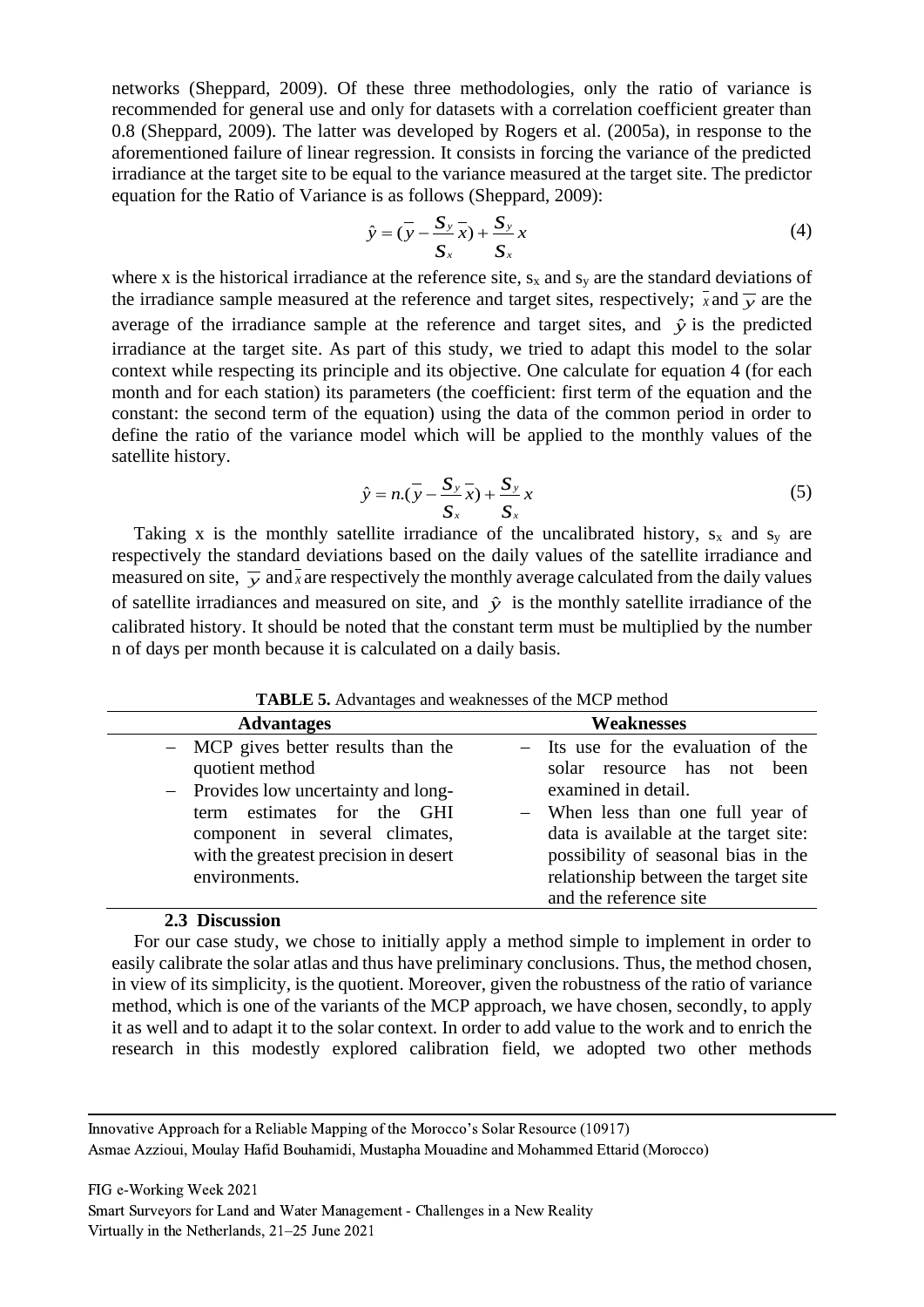(combination, regression by least squares) especially that it is an area still fertile with not enough references dealing with the theme.

#### **3. Data**

The data was provided by Masen (confidential data and property of Masen), (Table 6):

|          | <b>Trable 0.</b> Description of asea datasets                                                           |     |                                                                                                                                                                                  |                     |  |                                                                                                                                                                                             |     |                       |
|----------|---------------------------------------------------------------------------------------------------------|-----|----------------------------------------------------------------------------------------------------------------------------------------------------------------------------------|---------------------|--|---------------------------------------------------------------------------------------------------------------------------------------------------------------------------------------------|-----|-----------------------|
|          | <b>MSA</b>                                                                                              |     | Long-term time series of<br>irradiation                                                                                                                                          |                     |  | In situ meteorological data                                                                                                                                                                 |     |                       |
| - Annual | - Raster data<br>$-$ Resolution: 1 $km^2$<br>and<br>monthly<br>means<br>of DNI and GHI<br>over 19 years | $-$ | 19-year<br>from the satellite<br>Database<br>SolarGIS <sup>®</sup><br>$-$ Pace: 10 min, 15<br>min and monthly<br>Punctual values<br>from<br>taken<br>locations<br>meteo stations | data<br>- 7<br>near |  | Acquired at 9<br>meteo stations<br>$-$ Pace: 10 minutes.<br>History of 4 years<br>for the station of<br>Ouarzazate,<br>years<br>station of Ain<br>Beni-Mathar and<br>6 months for the<br>of | for | $\overline{2}$<br>the |
| ------   |                                                                                                         |     |                                                                                                                                                                                  |                     |  | rest<br>stations.                                                                                                                                                                           |     | the                   |

|  |  |  | <b>TABLE 6.</b> Description of used datasets |  |  |
|--|--|--|----------------------------------------------|--|--|
|--|--|--|----------------------------------------------|--|--|

### **4. Methodology**

The calibration process of the MSA can be summarized in 6 main steps namely (Fig.5):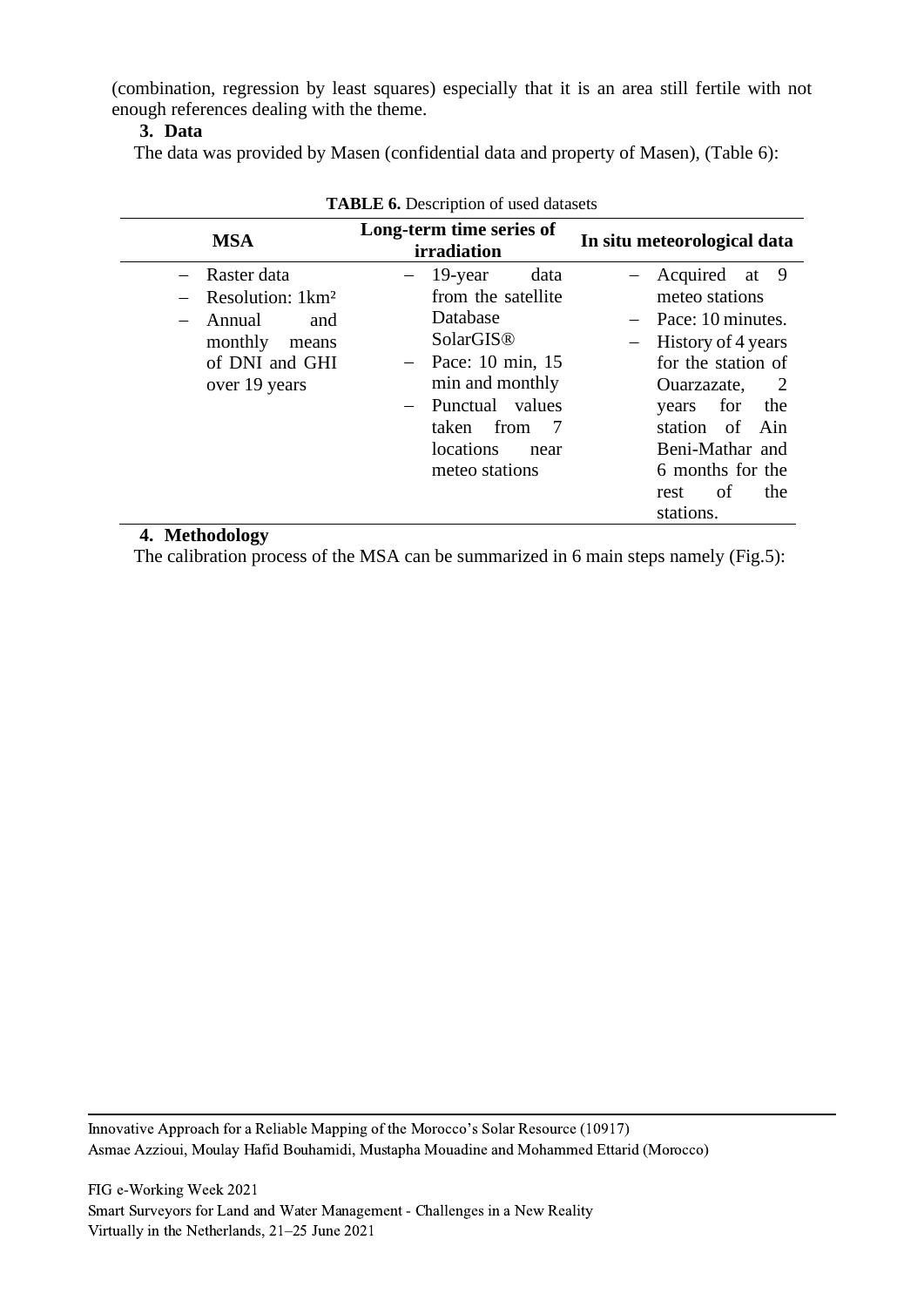| Collection of meteo data and quality control                                                                                                                                                                                                                                                                                  |                                                                                                                                                                                                    |                                                                                                                             |  |                                              |  |  |  |
|-------------------------------------------------------------------------------------------------------------------------------------------------------------------------------------------------------------------------------------------------------------------------------------------------------------------------------|----------------------------------------------------------------------------------------------------------------------------------------------------------------------------------------------------|-----------------------------------------------------------------------------------------------------------------------------|--|----------------------------------------------|--|--|--|
|                                                                                                                                                                                                                                                                                                                               | <b>Preliminary data manipulations</b>                                                                                                                                                              |                                                                                                                             |  |                                              |  |  |  |
|                                                                                                                                                                                                                                                                                                                               |                                                                                                                                                                                                    |                                                                                                                             |  |                                              |  |  |  |
| Verification of the structure of<br>the data records                                                                                                                                                                                                                                                                          |                                                                                                                                                                                                    | Exploratory statistical analysis and identification of<br>Analysis of measurements<br>differences between measure and model |  |                                              |  |  |  |
|                                                                                                                                                                                                                                                                                                                               |                                                                                                                                                                                                    |                                                                                                                             |  |                                              |  |  |  |
| Local calibration of long-term satellite data to short-term in situ data (at the station scale)                                                                                                                                                                                                                               |                                                                                                                                                                                                    |                                                                                                                             |  |                                              |  |  |  |
|                                                                                                                                                                                                                                                                                                                               |                                                                                                                                                                                                    |                                                                                                                             |  |                                              |  |  |  |
| Identification of the correction<br>parameters for the common<br>period between the 2 datasets                                                                                                                                                                                                                                | Application of this<br>Recalculation of the calibrated long-<br>adjustment to the satellite<br>term monthly average at the<br>history from 1994 to 2012<br>locations of stations (control points). |                                                                                                                             |  | Evaluation by station<br>of the methods used |  |  |  |
|                                                                                                                                                                                                                                                                                                                               |                                                                                                                                                                                                    |                                                                                                                             |  |                                              |  |  |  |
| Development of a calibration's generalization model                                                                                                                                                                                                                                                                           |                                                                                                                                                                                                    |                                                                                                                             |  |                                              |  |  |  |
| Analysis of the influence of the parameters on the<br>Introduction of the parameters having a strong<br>influence on the spatial variability of the irradiation:<br>calibrated GHI and DNI by highlighting the correlation<br>and the differences between each pair of stations<br>Humidity, Latitude (location) and Altitude |                                                                                                                                                                                                    |                                                                                                                             |  | Model<br>definition                          |  |  |  |

|                                                                                                                                               | Applying the model to MSA                                                                                                                                        |                                                                                               |
|-----------------------------------------------------------------------------------------------------------------------------------------------|------------------------------------------------------------------------------------------------------------------------------------------------------------------|-----------------------------------------------------------------------------------------------|
| Prepare all model entries as raster layers with<br>the resolution of 1km <sup>2</sup> : Humidity map, DEM,<br>layer of latitudes, The raw MSA | Combination of all input layers $\&$<br>generation of output layers corresponding to<br>the calibrated MSA (calculated from each of<br>the 7 reference stations) | Calculating the average of the<br>7 layers to obtain the<br>calibrated MSA for each<br>month. |
|                                                                                                                                               |                                                                                                                                                                  |                                                                                               |

| Analysis of the results and validation of the approach |  |
|--------------------------------------------------------|--|
|--------------------------------------------------------|--|

| Calculation of the correction made (bias Calculation of the intrinsic precision of |           | Comparison between the different |
|------------------------------------------------------------------------------------|-----------|----------------------------------|
| between corrected and gross MSA)                                                   | the model | methods                          |
|                                                                                    |           |                                  |

**FIGURE 5.** MSA calibration procedure

We have developed a model of the generalization of the calibration which takes into consideration certain physical parameters having a very palpable effect on the spatial variations of irradiation to ensure a certain robustness of the approach namely:

- − Humidity **∆hum**
- − Latitude (location) **∆φ**
- − Altitude **∆h**

```
ΔDNI<sub>calib</sub> (Ref-Target) = ΔDNI<sub>brute</sub> (Ref- Target)+(a<sub>1</sub>*Δφ)+( a<sub>2</sub>*Δhum)+(a<sub>3</sub>*Δh)+ ( a<sub>4</sub>*Δ<sup>2</sup>φ)+(a<sub>5</sub>*Δ<sup>2</sup>hum)+(a<sub>6</sub>*Δ<sup>2</sup>h)
```
#### **5. Results and discussion**

#### **5.1 Preliminary Manipulations**

One note that the satellite database produces highly correlated GHI and DNI estimates with in-situ measurements but is usually systematically overvalued with degraded quality for stations in mountainous, humid and high aerosol concentration areas. The overall discrepancies hide a great variability of satellite estimation performance, both spatial and temporal. On the other hand, although overall concordance is good, seasonal variations exist and require a seasonal approach of calibration.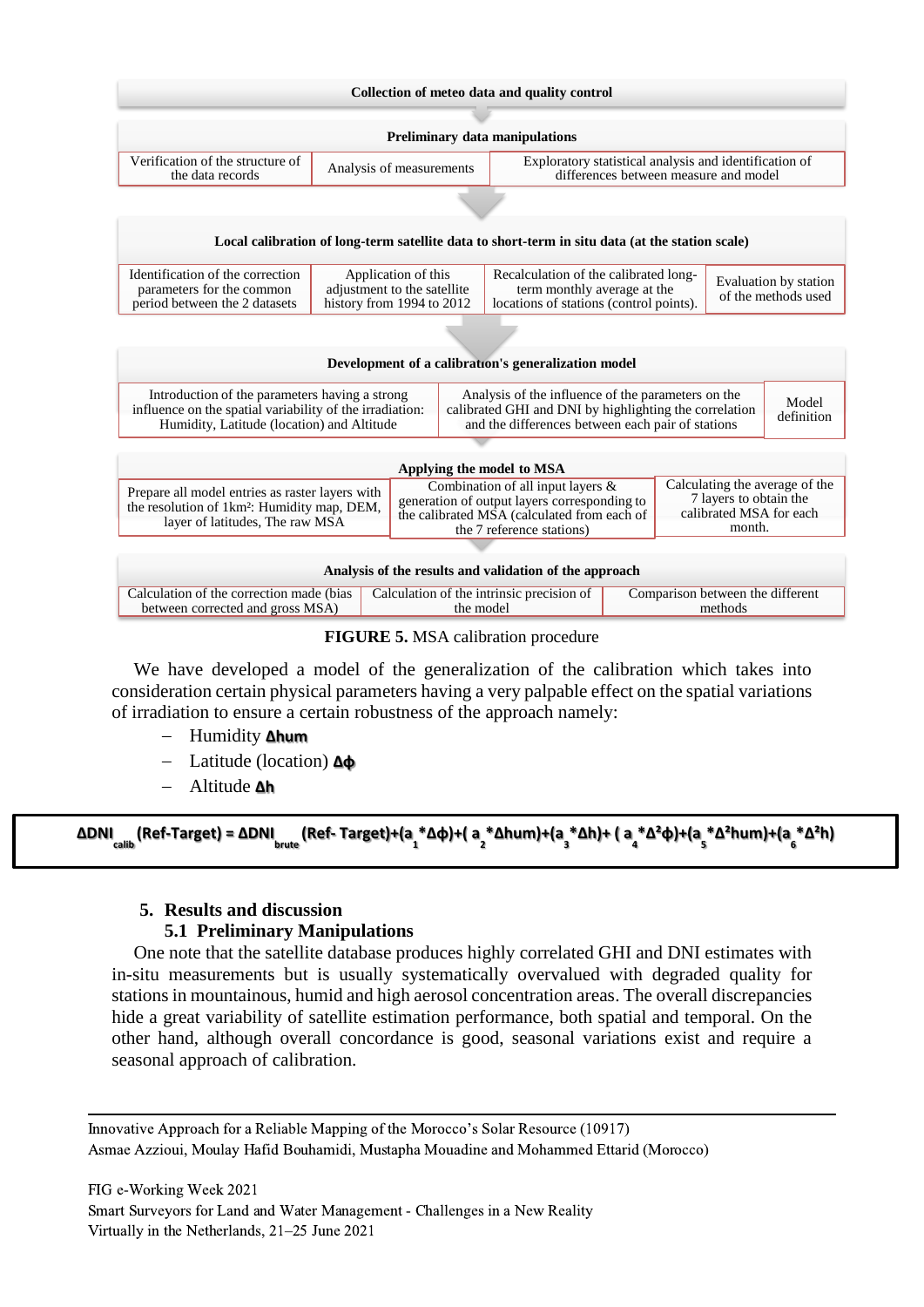### **5.2 Local Calibration of Satellite Data to Ground Measurement**





Through the results presented in these graphs (fig. 6), we clearly notice the contribution of the calibration of satellite measurements to the ground for the simultaneous period of data sets.



**FIGURE 6.** Comparison between monthly irradiances before (a) and after (b) calibration with in situ measurements for the 2012 common period (case of Ouarzazate station)

#### 5.2.2 Results of the Calibration of the Historical Data

We notice after the analysis of the results that the ratio of the variance and quotient methods have the lowest rmsd; this corroborates their strong intrinsic precision. Moreover, the corrections made by these two approaches vary in the same direction. Moreover, following the application of the calibration coefficients of each of the regression methods and the weighted average to the historical values, we obtain some outliers and physically impossible DNI values for some stations. This proves that the model based on only one year of concomitant or less measurements does not represent the large year-to-year variations of the DNI over a period of 19 years. We have therefore decided to eliminate the methods of regression and weighted average. We also note a very significant degradation of the performance of the calibration of the DNI component compared to that, excellent of the GHI. As a result, we have chosen to generalize at the MSA scale the ratio of variance method with respect to its robustness, performance and essentially because it retains the mean and standard deviation (dispersion) for the common period. We used the quotient method to have a comparison item.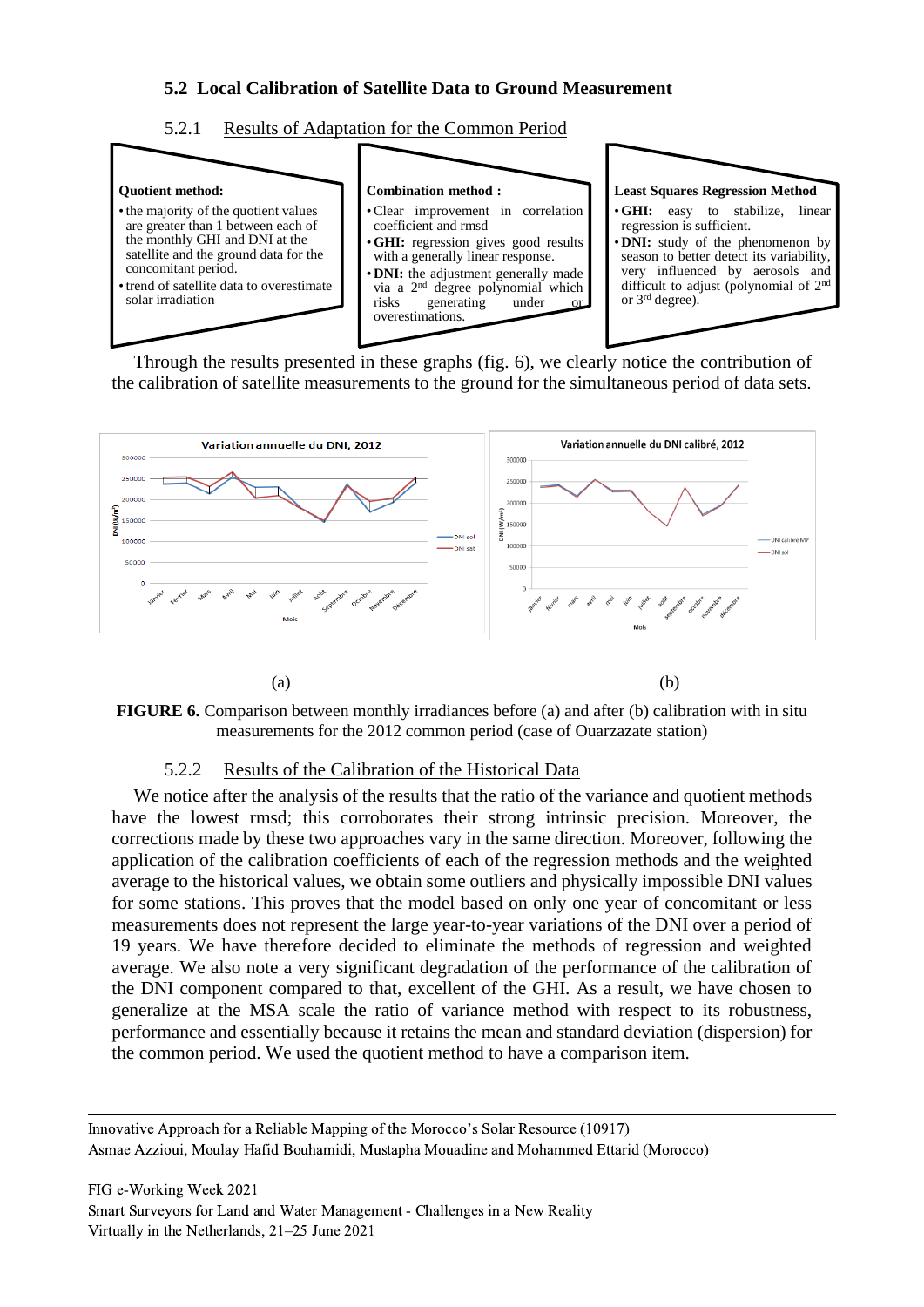#### **5.3 Development of a Global Calibration Model**

After calculating the coefficients of the model, we find that the latitude and the humidity are the parameters having a strong influence and a significant weight on the variations of irradiance, in counterpart the effect of the altitude is relatively weak because at the satellite data used have undergone altitude and shadow effects corrections. Following the calculation of the variance-covariance matrix of the model parameters for the ratio of variance and quotient method, we note that the correlation coefficients between the parameters are very negligible. Therefore, their significance cannot be to be questioned. Moreover, the accuracy of determining the coefficients of the model is high. This attests to the quality of the adjustment by least squares.

### **5.4 Validation of the Calibration Model**

The accuracies provided by the calibration methods applied are very satisfactory and quite equivalent with higher performances for the hot and sunny months of the year (june, july, and august). It is around 0.6% for the GHI and 0.5% for the DNI. We note that for the ratio of variance method, the made corrections are negative for cold months and positive for warm months**.** This can be explained by the fact that the satellites underestimate irradiance for cold months as clouds reflect irradiation, and overestimate it for warmer months, hence the systematism is not constant and therefore it is compensated. Also, the negative annual correction (almost 90% of the annual irradiance corrections are centered between -13.3% and 2.5% for the DNI) reflects exactly the situation of the MSA which tends to overestimate the irradiance actually received on the surface. We also note that the corrections made to the month of January and December are the most important: these months are the only ones to deviate from the rest of the year for the Moroccan winter climate. For the quotient method, we note the existence of a positive bias (the correction is always positive) and homogeneous with the exception of December. However, this finding does not reflect exactly the reality because satellite models sometimes overestimate irradiance and sometimes underestimate it. Based on this analysis, we recommended the adoption of the ratio of variance method for MSA calibration. Figure 7shows maps that clearly reflect the results of the ratio of variance method. One notes that the accuracy of the calibration (rmsd which is the intrinsic accuracy of the model, calculated from the 7 individual calibrated values from each station and their average) for the DNI is generally lower in coastal areas (pronounced impact of humidity on the decrease of the DNI). On the other hand, the made correction depends on the concerned geographical position: positive and decreases until it becomes negative while moving towards the south and the north. Overall the MSA has undergone a correction of 0.9% for the GHI and -6.6% for the DNI.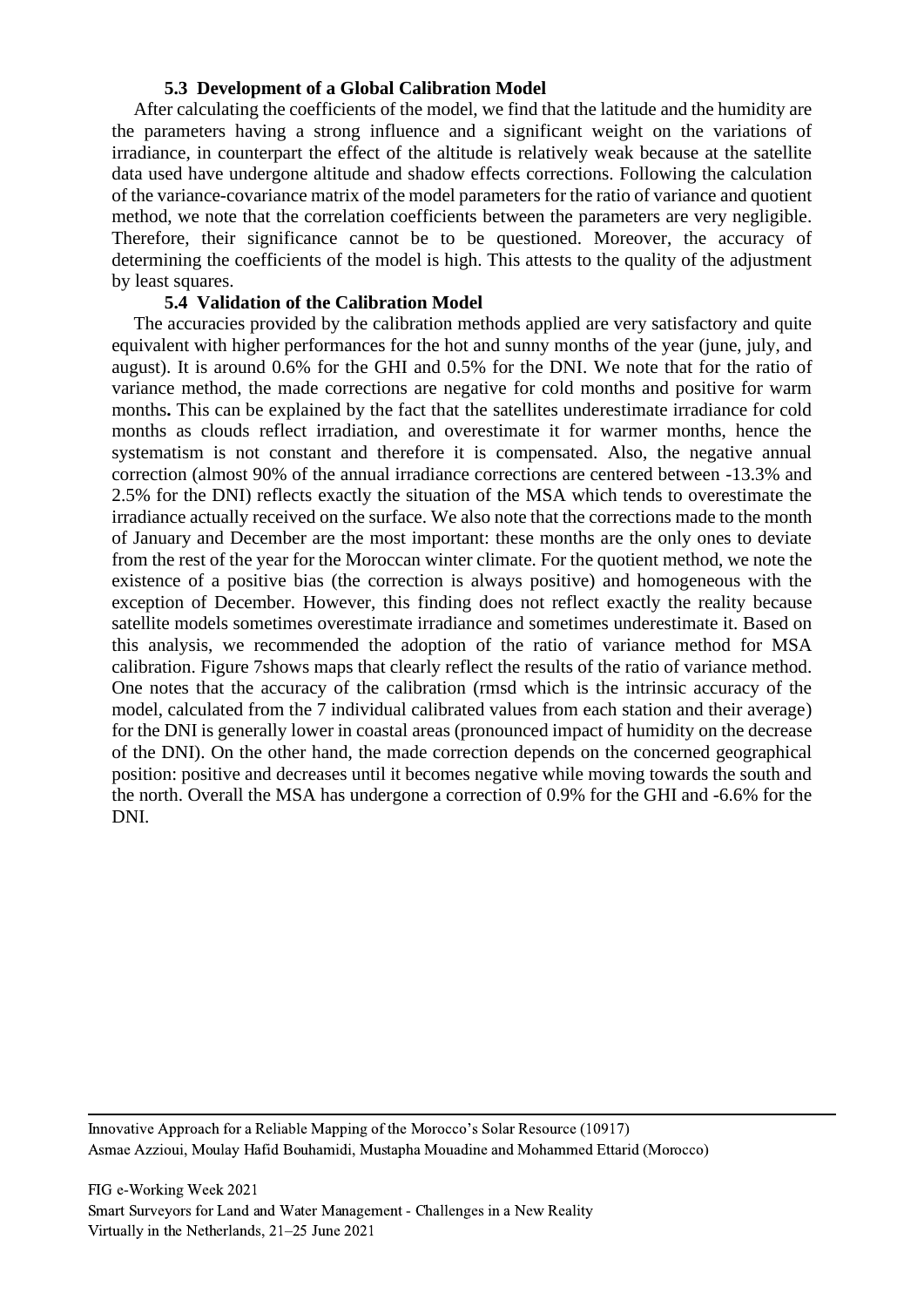

**FIGURE 7.** Correction to the annual DNI (a) Accuracy of the calibration of the solar atlas of the DNI in July (b)

#### **6. Conclusion and Perspectives**

In fact, in-depth resource evaluation leads to more accurate energy estimates, detailed resource analysis, and better characterization of the project site, thereby reducing projectrelated risks. Hence the importance of the ground-based calibration of the MSA. This work was therefore initiated by the desire to obtain solar atlases that correspond well to local conditions in Morocco and further improve their reliability. Thus this study represents only the beginning of a reflection which must be deepened and widened to improve the Moroccan Solar Atlas and its reliability. We recommend to continue this reflection and to:

- Proceed for the calibration of the MSA according to two approaches: Direct method: calibrate with respect to the ground (This is the approach applied for this study), and Indirect method: calibrate against the TMY (typical meteorological year) as a source of comparison and validation of the first approach.
- − Automate the calibration process and continue the measurement to further confirm the results of this study and establish a dense network of stations
- − Generate the calibrated output raster layer by calculating the weighted average of the 7 determinations by the inverse of the distance between the pixel and each of the 7 stations (for our case we have calculated a simple mean).

Innovative Approach for a Reliable Mapping of the Morocco's Solar Resource (10917) Asmae Azzioui, Moulay Hafid Bouhamidi, Mustapha Mouadine and Mohammed Ettarid (Morocco)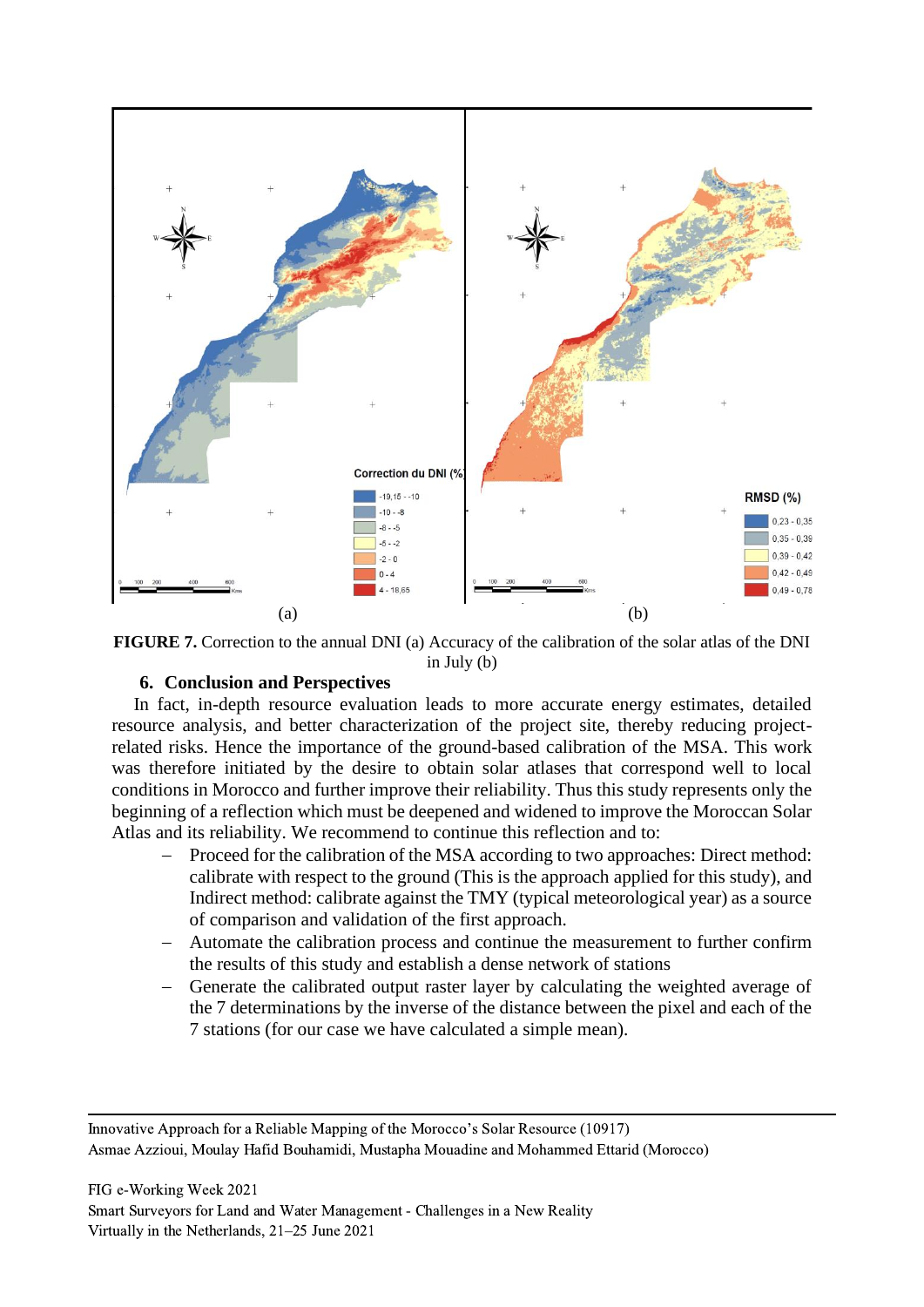#### **ACKNOWLEDGMENTS**

This project is part of Masen's efforts to develop scientific skills by launching the "The Graduation Projects of Excellence" initiative. The idea behind this initiative was to select students on criteria of academic excellence, in partnership with universities and national schools, in order to carry out end-of-studies projects in partner companies. The objective is to constitute a first pool of skills, able to participate in the development of the solar sector in Morocco. Therefore, I would like to thank Masen for both the subject's proposal, the financial support for this work, and for the provision of solar irradiation data. The scientific supervision of the project was provided by Pr. M. ETTARID and Mr. M. H. BOUHAMIDI. May they find here the expression of my sincere gratitude for providing valuable insights and facilitating the project progress. I also express my warm thanks to Pr. Adel Bouajaj, Research Professor at The National School of Applied Sciences (Tangier), Pr. Hans-Georg Beyer from University of Agder (Norway), Pr. C. Gueymard, President of Solar Consulting Services (USA) and Mrs. J. Carow, Renewable Energy Engineer at Nordhausen University (Germany) for guiding me towards the richest bibliography.

### **REFERENCES**

- 1. C. A. Gueymard and S. M. Wilcox, Spatial and temporal variability in the solar resource: assessing the value of short-term measurements at potential solar power plant sites. Solar Conf., Buffalo, NY, American Solar Energy Soc (2009).
- 2. R. Meyer, K. Chhatbar, M. Schwandt, Solar resource assessment at MNRE site in Rajasthan, Technical Report, Suntrace (November 2012).
- 3. E. Wey, C. Thomas, P. Blanc, B. Espinar, M. Mouadine, M. H. Bouhamidi, Y. Belkabir, A fusion method for creating sub-hourly DNI-based TMY from long-term satellite-based and short-term ground based irradiation data. Proc.SolarPACES 2012. Conf., Marrakech, Maroc (2012).
- 4. T. Stoffel, D. Renné, D. Myers, S. Wilcox, M. Sengupta, R. George, C. Truchi, CSP: Best Practices Handbook for the Collection and Use of Solar Resource Data. Technical Report, NREL/TP-550-47465, National Renewable Energy Lab., Golden, CO (2010).
- 5. C. Thuman, M. Schnitzer, P. Johnson, Quantifying the accuracy of the use of MCP methodology for long-term solar resource estimates. Proc. World Renewable Energy Forum, ASES, Denver, CO (2012).
- 6. G. Bender, F. Davidson, S. Eichelberger, C. A. Gueymard, The road to bankability: improving assessments for more accurate financial planning. Solar Conf., Raleigh, NC, American Solar Energy Soc. May 2011.
- 7. J. Badger, F. Kamissoko, M. O. Rasmussen, S. Larsen, N. Guidon, L. B. Hansen, L. Dewilde, M. I. Alhousseini, P. Nørgaard, I. Nygaard, Estimation des ressources éoliennes et solaires au Mali, Faisabilité des ressources d'énergies renouvelables au Mali (2012).
- 8. M. Šúri, T. Cebecauer, Requirements and standards for bankable DNI data products in CSP projects, Proceedings of the SolarPACES Conference, Granada, Spain (20-23 Sept 2011).
- 9. J. Leloux, E. Lorenzo, B. García-Domingo, J. Aguilera, C. A. Gueymard, A bankable method of assessing the performance of a CPV plant Applied Energy, Elsevier (2014).

Innovative Approach for a Reliable Mapping of the Morocco's Solar Resource (10917) Asmae Azzioui, Moulay Hafid Bouhamidi, Mustapha Mouadine and Mohammed Ettarid (Morocco)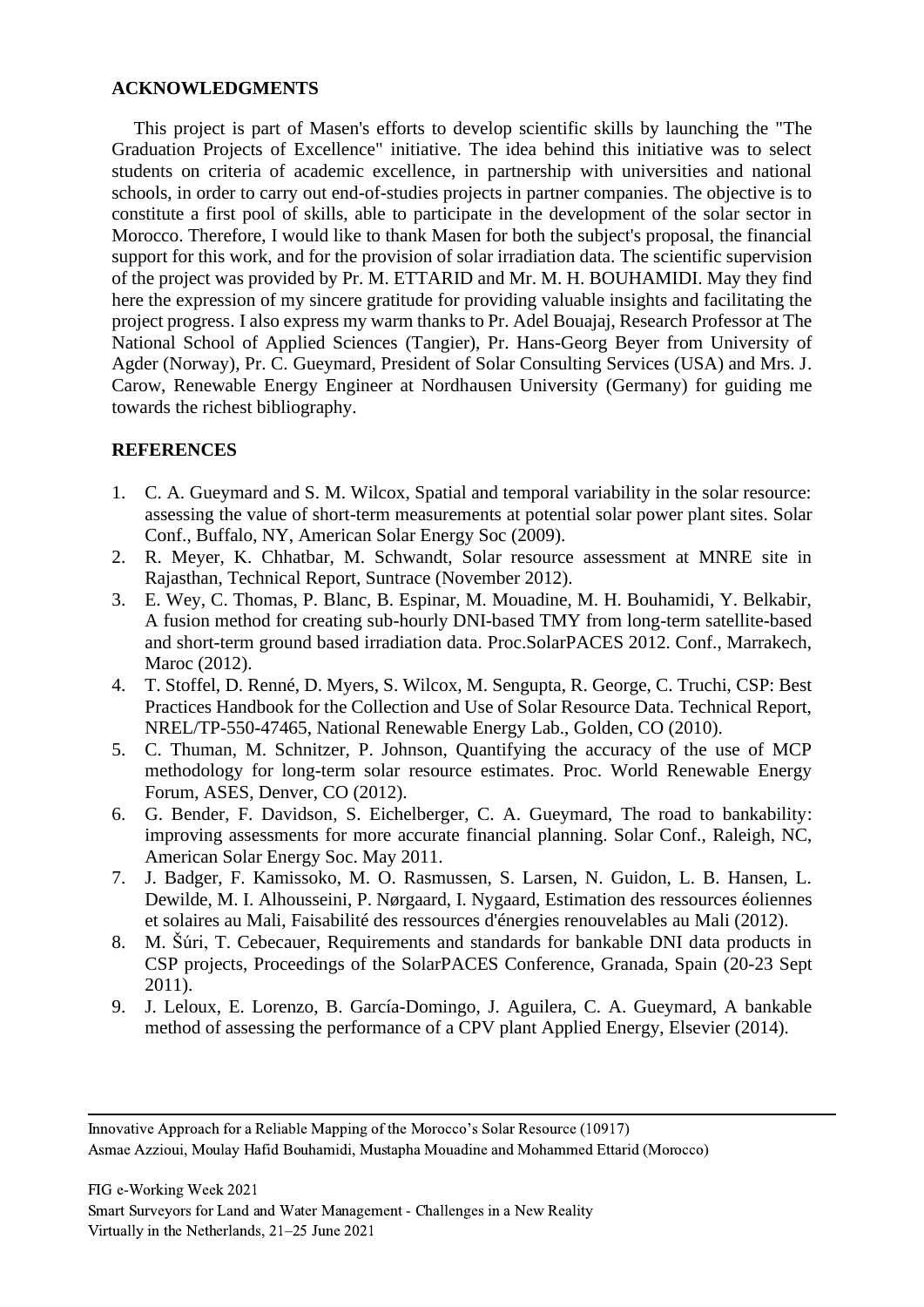- 10. M. Šúri, T. Cebecauer, R. Perez, Quality procedures of solargis for provision site specific solar resource information, Proc. SolarPACES Conf, Perpignan, France (2010).
- 11. R. Meyer, J. T. Butron., G. Marquardt, M. Schwandt, N. Geuder, C. Hoyer-Klick, E. Lorenz, A. Hammer, Combining Solar Irradiance Measurements and Various Satellite-Derived Products to a Site-Specific Best Estimate, Solar PACES Symposium, Las Vegas, USA (2008).
- 12. T. Cebecauer, R. Perez, M. Suri, Comparing performance of SolarGIS and SUNY satellite models using monthly and daily aerosol data, Proceedings of the ISES Solar World Congress 2 (28 August –2 September 2011, Kassel, Germany).
- 13. G. Bender, F. Davidson, S. Eichelberger, C. A. Gueymard, The road to bankability: improving assessments for more accurate financial planning. Solar Conf., Raleigh, NC, American Solar Energy Soc. (May 2011).
- 14. M.L. Thøgersen, P. Nielsen, T. Sørensen, An Introduction to the MCP Facilities in WindPRO, Aalborg Ø: EMD International A/S (2007).
- 15. J. V. Nicholas, D. R. White, Traceable Temperatures, An Introduction to Temperature Measurement and Calibration, Second Edition (2001).
- 16. C. J. R. Sheppard, Analysis of the Measure-Correlate-Predict methodology for wind resource assessment. HUMBOLDT STATE University (2009).
- 17. GeoModel Solar: Suri M., Cebecauer T., Gueymard C. A., Ineichen P., 2013. "Evaluation de la ressource solaire dans le cadre de la qualification des sites pour le développement de projets solaires : Meilleures approches disponibles pour l'évaluation de la ressource solaire et de sa modélisation"

### **BIOGRAPHICAL NOTES**

I am Asmae Azzioui a Moroccan young surveyor engineer. I graduated from the Geomatics and Surveying Engineering School by 2014 in Rabat (Morocco) and have the pleasure to benefit from the FIG Foundation fellowship to attend and participate in the FIG congress in Malaysia held at the same year. I am working at Masen (Moroccan Agency for Sustainable energy) as a sites exploration engineer in charge of prospecting the most suitable places to locate our solar and wind power plants. For this purpose, my job is based mainly on GIS, spatial analysis, decision making, resource mapping and evaluation, etc.

#### **CONTACTS**

Mrs Asmae Azzioui Masen (The Moroccan Agency for Sustainable Energy) Zenith Complex, Rabat N° 50, Rocade Sud Rabat-Casablanca A-B Buildings, Souissi Rabat, Morocco Tel. +212649687992 Email: [asmaeazzioui@gmail.com](mailto:asmaeazzioui@gmail.com)

Mr Moulay Hafid Bouhamidi Masen [bouhamidi@masen.ma](mailto:bouhamidi@masen.ma)